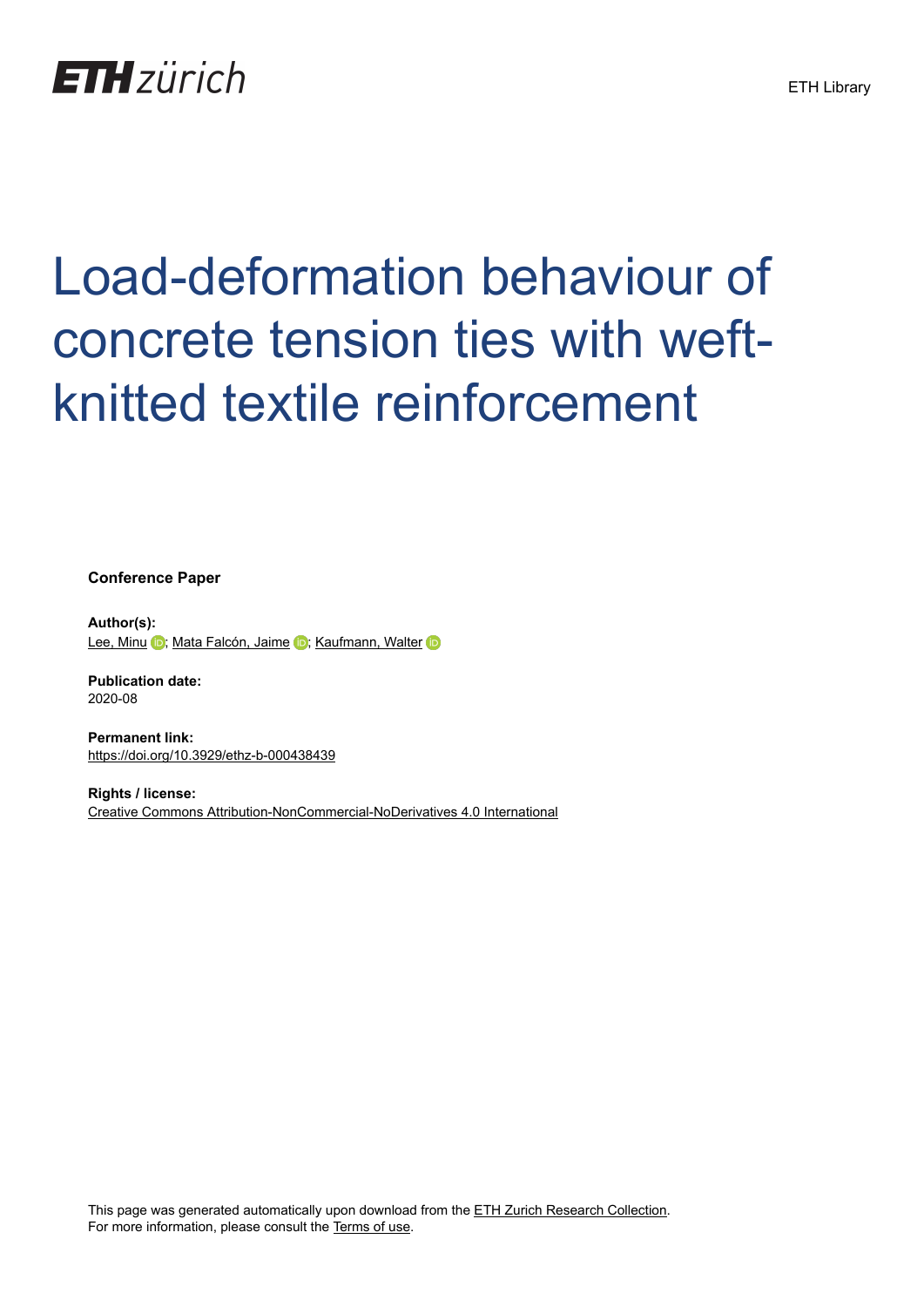# **Load-Deformation Behaviour of Concrete Tension Ties with Weft-Knitted Textile Reinforcement**

# **Minu Lee, Jaime Mata-Falcón and Walter Kaufmann**

*Institute of Structural Engineering (IBK), Swiss Federal Institute of Technology Zurich (ETHZ), Stefano-Franscini-Platz 5, 8093 Zurich, Switzerland*

#### **Abstract**

The use of non-corrosive high-strength fibrous materials as textile reinforcement allows the construction of more slender elements when compared to members with conventional steel reinforcing bars. This paper explores the load-deformation behaviour of weft-knitted textile reinforcement embedded in a fine grain concrete. In this experimental study, flat concrete specimens with a thickness of 12-16 mm are loaded in uniaxial tension. The study focuses on the comparison of various knitting patterns, materials and geometric features in the knitted textile. Results show that the post-cracking behaviour can be improved for certain configurations in terms of ultimate strength and deformation capacity. The failure mode is governed by the material of the fibres and their coating.

## **1 Introduction**

Textile reinforcement is made from high-strength continuous fibres, which exist in a wide variety from synthetic polymers such as aramid or carbon fibres to inorganic materials such as glass fibre [1], that form rovings, i.e., bundles of thicker strands. Usually, these rovings are coated or fully impregnated with a resin (e.g. epoxy) to improve their resistance against abrasion and the inter-fibre friction, thereby enhancing the stress transfer and distribution within the strand of multiple filaments and hence, increasing the roving's strength [2]. The majority of existing literature covers flat sheets from orthogonally woven grids of straight rovings (e.g. [3], [4]), but little attention has been given to weft-knitted textiles, which have a great advantage in their geometric definition: They allow for complex shapes without the need of stitching multiple patches together [5]. CNC knitting machines allow to locally vary the length and width of the textile by adding or omitting loops and to include spatial features such as channels or ribs [6]. The KnitCrete technology developed at ETH Zürich [7] uses a weft-knitted textile as stay-inplace formwork. The textile is tensioned in a scaffolding frame and it is initially coated with a thin layer of fast-setting cement paste. After hardening, this first layer serves as a stable and stiff formwork for the subsequent application of concrete. The technology was successfully applied in the construction of the KnitCandela pavilion, which was collaboratively realised by Block Research Group (ETHZ) and Zaha Hadid Architects in Mexico City [8]. However, the approach did not explicitely address the integration of reinforcement within the fabrication procedure. Possibilities arising from knitting are summarised in [6]. A potential solution is the activation of the weft-knitted textile as reinforcement – rather than just as lost formwork – by utilising high-strength fibrous materials. Special care needs to be given to the interface between coated textile and the concrete to ensure proper stress transfer. This paper presents an experimental study consisting of uniaxial tension tests on flat concrete sheets with one centred layer of coated textile reinforcement (Fig. 1). The investigations focus on various knitting patterns, types of fibres and coating as well as spatial features within the textiles to enhance the bond between reinforcement and concrete.

## **2 Experimental campaign**

This section summarises the materials, the preparation of the specimens and the test setup including the test protocol and measurement devices.

## **2.1 Materials, specimens and production**

Fibres made of three different materials were used for the textile reinforcement: aramid (AR), carbon fibre (CF) and E-glass (GF), which all have a high tensile strength and adequate to high elasticity modulus, but are sensitive to lateral loading. The notional material properties are shown in Table 1.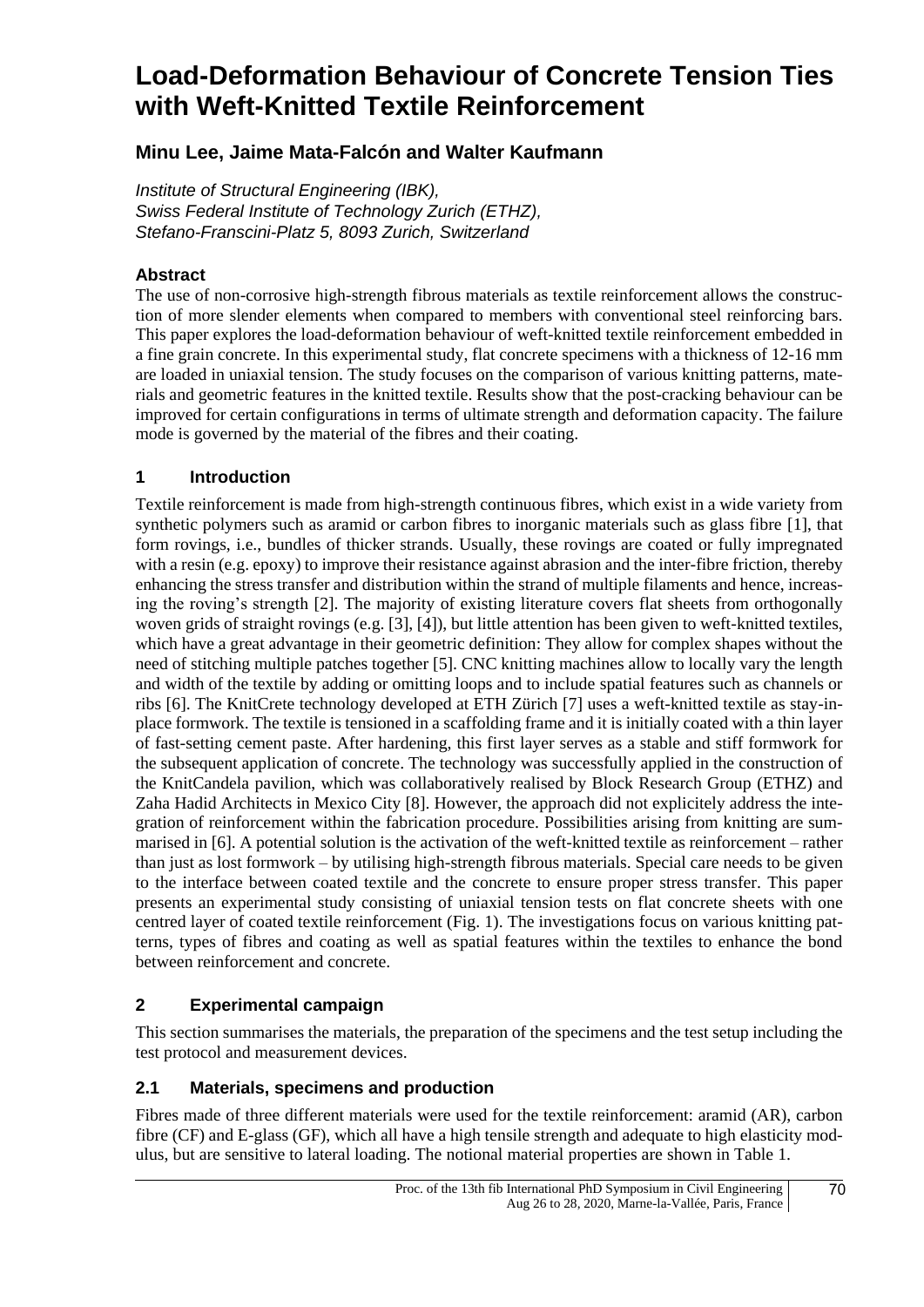| Material     | Jt, u | Ľ1    | $\mathbf{p}_t$ |  |  |
|--------------|-------|-------|----------------|--|--|
|              | [MPa] | [GPa] | $[g/cm^3]$     |  |  |
| Aramid       | 3'000 | 100   | 1.44           |  |  |
| Carbon fibre | 4'300 | 240   | 1.76           |  |  |
| Glass fibre  | 2'700 | 73    | 2.55           |  |  |

Table 1 Properties of textile rovings.

Two different types of coating were examined: a highly fluid cement paste consisting of a blended ordinary Portland cement, a polycarboxylate ether based superplasticiser and stabilising nanoparticles [7] (mix design courtesy of Chair of Physical Chemistry of Building Materials at ETH Zürich), and furthermore, a low-viscous two-component epoxy suitable for hand lamination of textile fibres.

The coated textiles were embedded in a fine grain concrete with a maximum aggregate size of  $D_{max} = 2$  mm and a *w*/*c*-ratio of 0.4, which was mixed in the laboratory (Fig. 1c). The flexural tensile strength was obtained from small prisms  $(40 \text{ mm} \times 40 \text{ mm} \times 160 \text{ mm})$  according to EN 196-1 [9]. The material tests for the different batches were conducted at 8 and 13 days after casting, without a significant difference. The uniaxial tensile strength was calculated using Eq. (1) taken from fib Model Code [10]. Considering the depth of the prism  $h_b = 40$  mm, the mean flexural tensile strength of 9.5 MPa

results in a uniaxial tensile strength of 4.2 MPa.  
\n
$$
f_{cm} = \alpha_{fl} \cdot f_{cm,f} \quad \text{where} \quad \alpha_{fl} = \frac{0.06 \cdot h_b^{0.7}}{1 + 0.06 \cdot h_b^{0.7}} \tag{1}
$$

A total of 28 specimens – with dimensions of 200 mm width, 800 mm height and thicknesses between 12 and 16 mm – were manufactured and tested to failure. The textile reinforcement was produced in a CNC knitting machine (Steiger Libra 3.130) and then tensioned in a wooden frame by hand (Fig. 1a). The pre-stress mostly serves to reduce deflections during application of the coating and has no significant relevance for the mechanical behaviour since the forces are very low when compared to the tensile strength of the yarn. The fabrics were coated and left for 3 days to harden in a climate chamber at 20°C and 90% relative humidity in case of cement paste (Fig. 1b) and one day at room temperature in case of epoxy. The coated textile was cut according to the specimen size, embedded onto a first layer of concrete with a thickness of 5 mm, and finally sealed with another top layer of 5 mm concrete cover (Fig. 1c). The concrete was vibrated on a shaking table during the placing of the reinforcement to minimise air voids. The specimens were put in the climate chamber to harden for at least 8 days.



Fig. 1 Production of specimens: (a) tensioning and (b) cement paste coating of textile; (c) casting of concrete.

A double bed knitting machine allows for an almost infinite range of possibilities [5] depending on the sequence of activated needles which form the loop in the textile. Fig. 2 shows an overview of different typical knitting patterns and their schematic formation in the double needle bed. The first two patterns in Fig. 2a and Fig. 2b show a single layer fabric that alternates between the needle beds. The interlocked textile in Fig. 2c is a double-layer textile that is formed by mirroring the activated needles with every new row. Those knitting patterns could only be made from aramid with relatively thin yarns (160 tex; 1 tex corresponds to 1 g per meter of yarn) since the knitting needles cannot grab thicker yarns, and carbon or glass fibre yarns do not allow for such small bending radii and would break during fabrication.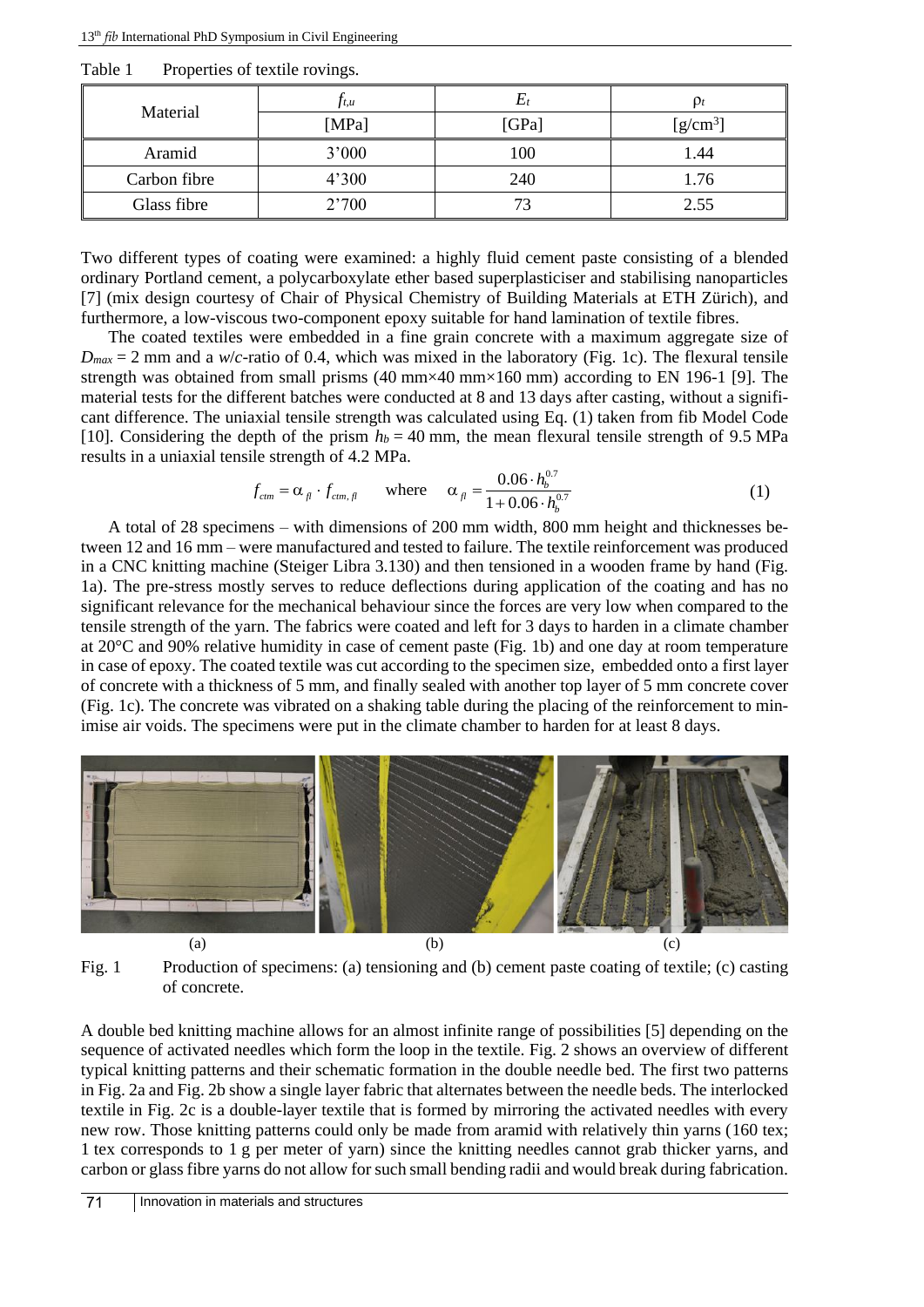In the following, those textiles will be referred to as 'directly knitted reinforcement'. Furthermore, the knitting machine allows for the integration of straight rovings (called inlays) within the knitted textile (white yarns in Fig. 2d), which enables the use of thicker yarns and more brittle materials. In this case, the base knitted textile was made from a non-structural acrylic yarns as it served only as a holder for the straight high-strength rovings.



Fig. 2 Knitting patterns: single-layers (a) 1-1 and (b) 2-2; double-layer (c) interlock; (d) interlock with inlays and ribbed texture.

| needle   | ୍ଚ                              |             | ◉                                                                                               |                 |                |                  | ◉    | $\begin{array}{cccccccccccccc} \circ & \circ & \circ & \circ & \circ & \circ & \circ \end{array}$ |                    |
|----------|---------------------------------|-------------|-------------------------------------------------------------------------------------------------|-----------------|----------------|------------------|------|---------------------------------------------------------------------------------------------------|--------------------|
| bed      |                                 |             |                                                                                                 |                 |                |                  | ಕ್   | $\delta$<br>रू ह                                                                                  | ன<br>$\bullet$     |
|          |                                 |             |                                                                                                 |                 |                |                  |      |                                                                                                   |                    |
|          |                                 |             |                                                                                                 |                 |                |                  |      |                                                                                                   |                    |
|          |                                 |             |                                                                                                 |                 |                |                  |      |                                                                                                   |                    |
|          |                                 |             |                                                                                                 |                 |                |                  |      |                                                                                                   |                    |
|          |                                 |             |                                                                                                 |                 |                |                  |      |                                                                                                   |                    |
|          |                                 |             |                                                                                                 |                 |                |                  |      |                                                                                                   |                    |
|          |                                 |             |                                                                                                 |                 |                |                  |      |                                                                                                   |                    |
|          | (a)                             |             | (b)                                                                                             |                 |                | (c)              |      | (d)                                                                                               |                    |
| Fig. $2$ |                                 |             | Knitting patterns: single-layers (a) 1-1 and (b) 2-2; double-layer (c) interlock; (d) interlock |                 |                |                  |      |                                                                                                   |                    |
|          | with inlays and ribbed texture. |             |                                                                                                 |                 |                |                  |      |                                                                                                   |                    |
|          |                                 |             |                                                                                                 |                 |                |                  |      |                                                                                                   |                    |
| Table 2  |                                 |             | Configurations, dimensions and reinforcement content of tested tension ties.                    |                 |                |                  |      |                                                                                                   |                    |
|          | Direction                       |             | Fibres &<br>fineness                                                                            | Coating         | $\#$           | $\boldsymbol{b}$ | t    | $A_c$                                                                                             | $A_t$              |
| Pattern  |                                 | Texture     |                                                                                                 |                 |                | [mm]             | [mm] | $\text{[mm}^2$                                                                                    | [mm <sup>2</sup> ] |
|          |                                 |             | Aramid<br>$160$ tex                                                                             | Cement<br>paste | 1              | 200.7            | 11.8 | 2368                                                                                              | 12.2               |
| $1-1$    | Warp                            |             |                                                                                                 |                 | $\overline{2}$ | 200.0            | 13.0 | 2600                                                                                              | 11.8               |
|          |                                 | Flat        |                                                                                                 |                 | $\mathbf{1}$   | 200.0            | 12.2 | 2440                                                                                              | 8.2                |
|          | Weft                            |             |                                                                                                 |                 | $\overline{2}$ | 200.8            | 13.3 | 2671                                                                                              | 7.9                |
|          |                                 |             | Aramid<br>$160$ tex                                                                             | Cement<br>paste | 1              | 200.3            | 12.1 | 2424                                                                                              | 14.4               |
| $2 - 2$  | Warp                            |             |                                                                                                 |                 | $\overline{2}$ | 200.7            | 12.2 | 2449                                                                                              | 13.3               |
|          |                                 | Flat        |                                                                                                 |                 | $\mathbf{1}$   | 200.3            | 11.7 | 2344                                                                                              | 8.6                |
|          | Weft                            |             |                                                                                                 |                 | $\overline{2}$ | 200.3            | 11.6 | 2323                                                                                              | 8.7                |
|          |                                 | Flat        | Aramid<br>$160$ tex                                                                             | Cement<br>paste | 1              | 201.0            | 15.0 | 3015                                                                                              | 16.0               |
|          | Warp                            |             |                                                                                                 |                 | $\overline{2}$ | 200.3            | 14.3 | 2864                                                                                              | 15.1               |
|          |                                 |             |                                                                                                 |                 | $\mathbf{1}$   | 201.0            | 14.0 | 2814                                                                                              | 19.1               |
|          | Weft                            |             |                                                                                                 |                 | $\overline{2}$ | 200.7            | 13.9 | 2790                                                                                              | 18.9               |
| Inter    |                                 | <b>Ribs</b> | Aramid<br>$160$ tex                                                                             | Cement<br>paste | $\mathbf{1}$   | 200.3            | 17.3 | 3465                                                                                              | 16.0               |
|          | Warp                            |             |                                                                                                 |                 | $\overline{2}$ | 200.7            | 15.7 | 3151                                                                                              | 16.0               |
|          |                                 |             |                                                                                                 |                 | 1              | 201.0            | 15.8 | 3176                                                                                              | 13.3               |
|          | Weft                            |             |                                                                                                 |                 | 2              | 201.2            | 14.2 | 2857                                                                                              | 13.3               |
| Inlay    | Weft                            | <b>Ribs</b> | Aramid<br>800 tex                                                                               | Cement          | $\mathbf{1}$   | 200.7            | 13.4 | 2689                                                                                              | 15.6               |
|          |                                 |             |                                                                                                 | paste           | $\overline{2}$ | 200.8            | 12.6 | 2530                                                                                              | 15.6               |
|          |                                 |             |                                                                                                 | Epoxy           | 1              | 199.8            | 13.8 | 2757                                                                                              | 15.6               |
|          |                                 |             |                                                                                                 |                 | $\overline{2}$ | 200.0            | 15.0 | 3000                                                                                              | 15.6               |
|          |                                 |             | Carbon<br>fibre<br>800 tex                                                                      | Cement          | $\mathbf{1}$   | 200.2            | 13.7 | 2743                                                                                              | 12.7               |
|          |                                 |             |                                                                                                 | paste           | $\overline{2}$ | 201.0            | 13.9 | 2794                                                                                              | 12.7               |
|          |                                 |             |                                                                                                 | Epoxy           | $\mathbf{1}$   | 199.8            | 14.6 | 2917                                                                                              | 12.7               |
|          |                                 |             |                                                                                                 |                 | $\overline{2}$ | 200.0            | 14.4 | 2880                                                                                              | 12.7               |
|          |                                 |             | Glass fibre<br>2400 tex                                                                         | Cement          | $\mathbf{1}$   | 200.5            | 13.8 | 2767                                                                                              | 16.9               |
|          |                                 |             |                                                                                                 | paste           | $\overline{2}$ | 201.6            | 14.1 | 2843                                                                                              | 16.9               |
|          |                                 |             |                                                                                                 | Epoxy           | $\mathbf{1}$   | 200.7            | 14.7 | 2950                                                                                              | 16.9               |
|          |                                 |             |                                                                                                 |                 | $\overline{2}$ | 200.3            | 13.5 | 2704                                                                                              | 16.9               |

Table 2 Configurations, dimensions and reinforcement content of tested tension ties.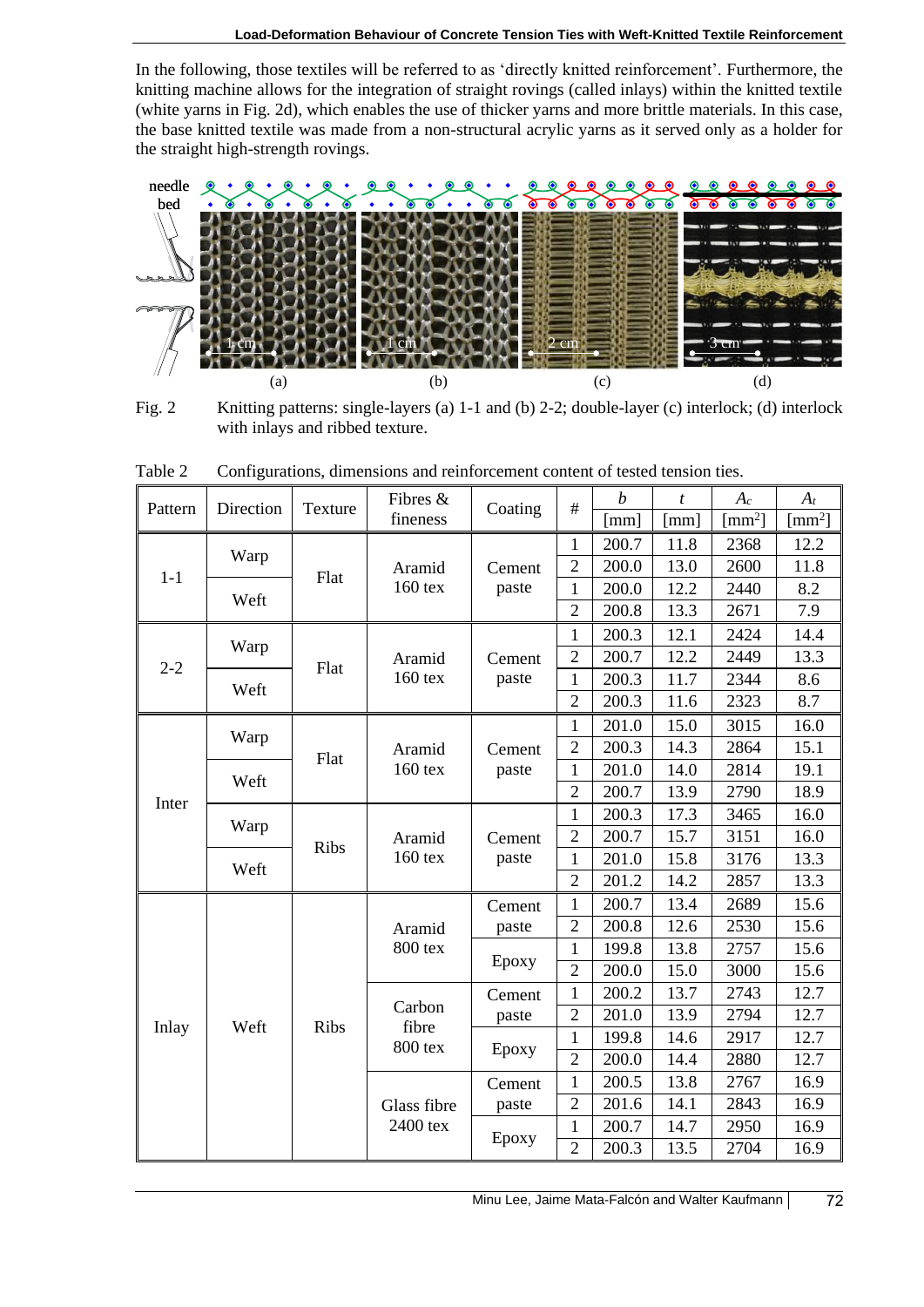The coated textile forms a flat surface that might act as a cold joint over its whole area. Therefore, ribs – that are formed by folding and closing the textile as shown in Fig. 2d – were introduced in some configurations as spatial features to enhance bond conditions between the textile reinforcement and the concrete. A thin aramid yarn with a fineness of 160 tex was used for the ribs. Cement paste coating was applied in all specimens with the thinner aramid yarns whereas for the specimens with inlays, both cement paste and epoxy coating were examined. The directly knitted textile reinforcement was tested in parallel and orthogonally to the knitting direction (called weft and warp) whereas the textiles with inlays were only loaded in weft direction (although it is technically possible to include inlays in warp direction, the structural outcome is the same since both orthogonal directions in woven textiles are independent of each other). The configurations of all specimens (with a repetition of 2), their dimensions and their reinforcement contents are summarised in Table 2.

## **2.2 Test setup and protocol**

The test setup is based on the recommendation of RILEM TC 232-TDT [11]. The specimens were clamped with stiffened plates over a length of 150 mm with a layer of neoprene with a thickness of 2 mm in between, resulting in a free length of 500 mm (Fig. 3). The plates were connected to the testing machine via threaded rods with spherical bearings on either side to create hinged-hinged boundary conditions, which minimises eccentricities in the load introduction. The specimens were loaded in displacement control. The speed was adjusted during the test according to the following scheme:

- - Pre-cracking 0.15 mm/min
- During crack formation 0.5 mm/min After full crack formation 1.0 mm/min



Fig. 3 Test setup (based on the recommendation of RILEM TC 232-TDT): (a) Schematic illustration and dimensions; (b) installed specimen and setup for DIC measurement.

A three dimensional digital image correlation measurement system was used to assess the actual deformations of the specimens and to further investigate the crack kinematics. Therefore, a speckle pattern was applied on one side of the specimen. VIC-3D software by Correlated Solutions was used for the correlation of the results. Small plates with a printed speckle pattern were attached directly onto the specimen in the clamped area to mitigate the effect of slip and deformation of the neoprene in the measurement of the overall elongation.

## **3 Results and discussion**

Basic results of the experimental campaign are presented in the following. Fig. 4 shows the stresses in the textile reinforcement against the mean strains of all specimens where the reinforcement consists of the directly knitted yarn, whereas Fig. 5 summarises all specimens with straight inlays. The nominal textile stresses (σ*t*) were calculated by dividing the force from the load cell by the textile cross section. The mean strains  $(\epsilon_{tm})$  were obtained from the total elongation divided by the free length of 500 mm.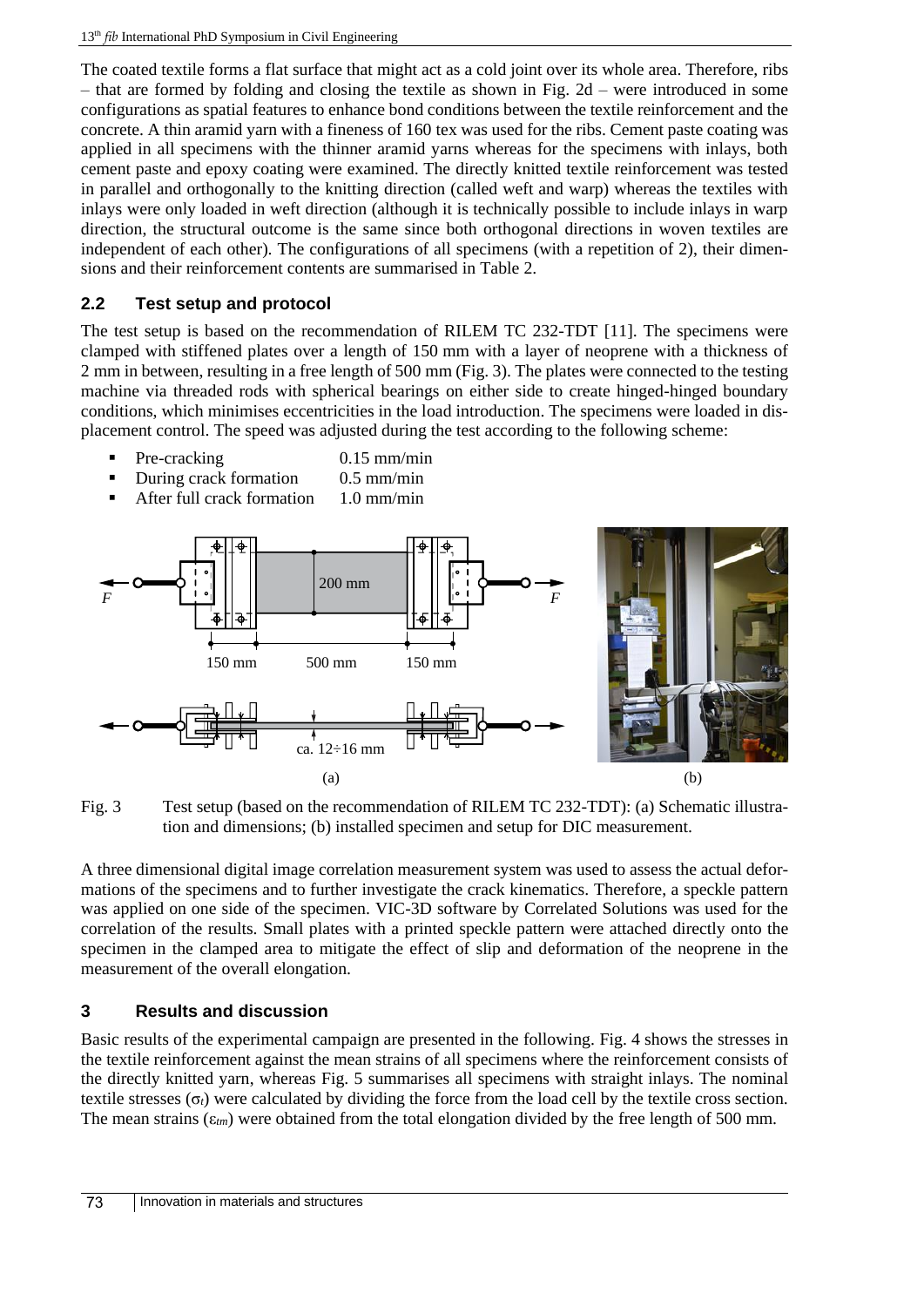

Fig. 4 Textile stress-mean strain-relationship of specimens with directly knitted reinforcement.



Fig. 5 Textile stress-mean strain-relationship of specimens with straight inlay reinforcement.

## **3.1 General load-deformation behaviour in pre- and post-cracking phase**

Two different types of post-cracking behaviour were observed. Most specimens displayed stable multiple cracking and strain hardening once all cracks are formed. The crack spacing was between 10 mm and 20 mm (determined from visual inspection). However, in some specimens with directly knitted reinforcement (such as the flat interlock pattern and interlock with ribs, both loaded in weft direction), the load decreased right after initial crack formation. This phenomenon has already been observed in strain hardening cementitious composites and potential causes were addressed by Yu et al. [12]. In the present tests, eccentricities caused in the manufacturing of the specimens and in the preparation of the test setup may cause rotations and thus, bending out-of-plane.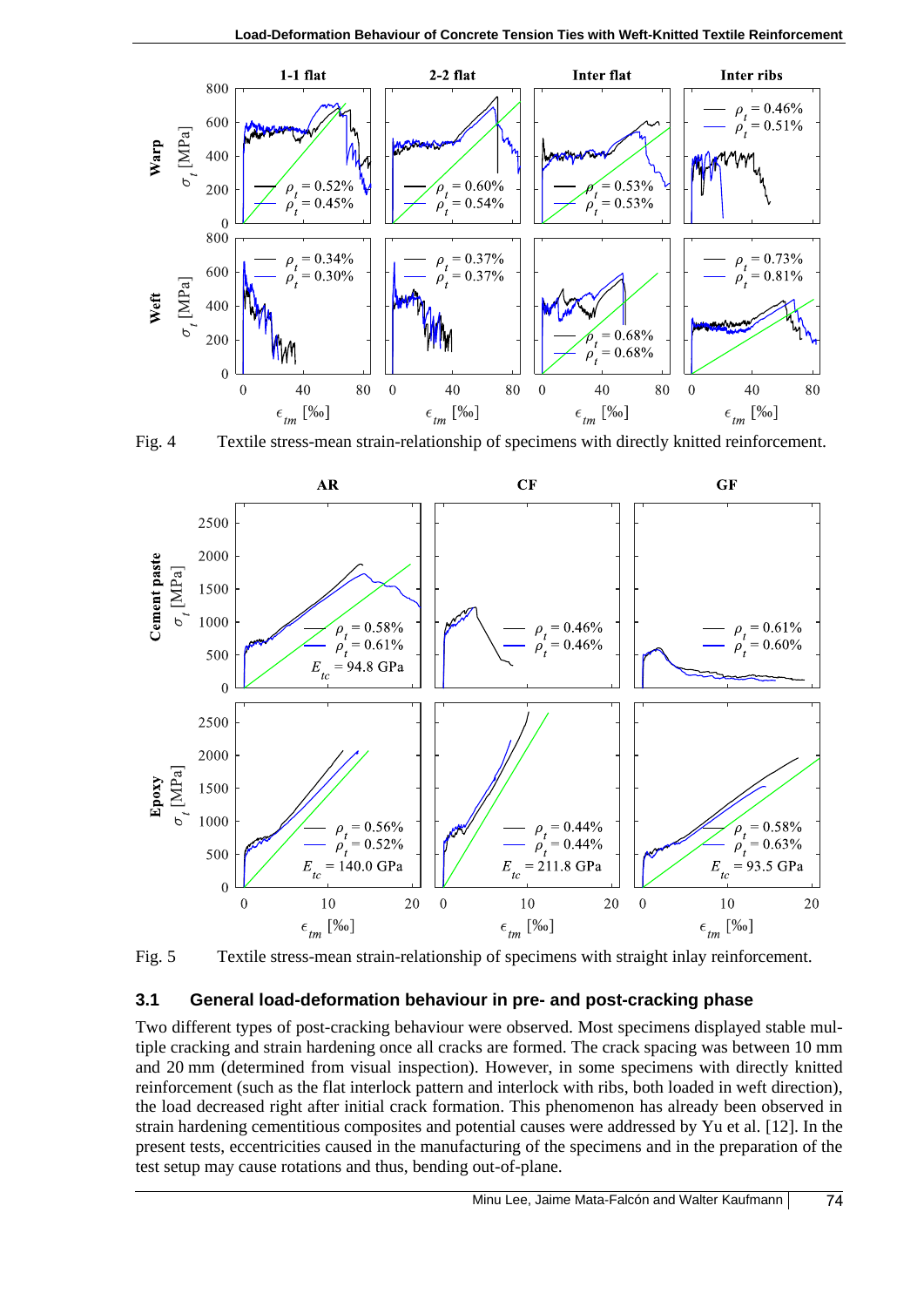#### 13<sup>th</sup> fib International PhD Symposium in Civil Engineering

In most cases, the failure mode was brittle with a sudden steep drop of textile stresses after reaching the peak load. A progressive failure followed once the tensile strength had been reached in one fibre since the material exhibits no ductility and thus, the stresses cannot be redistributed within the reinforcement. However, in deformation controlled tests, the subsequent failure of individual yarns can cause a softening behaviour, which was mostly observed in the directly knitted reinforcement since the yarn rupture caused a local opening of the interlocked loops (as shown in Fig. 6a), but the remaining textile is able to carry some residual stresses. Spalling of the concrete occured with increasing deformation in the post-peak phase since the textile-concrete interface started to debond and the lateral contraction of the textile initiated buckling of the cover at the edges of the flat tension tie. The integration of ribs in the knitted fabric creates a mechanical connection between the textile and the cover concrete, which hindered spalling.

Some specimens did not display stable cracking and failed directly or shortly after the initial crack had formed. They normally exhibited a softening behaviour, which in case of the straight inlays, seemed to be caused by a pull-out of the fibres rather than progressive failure of the yarns as explained above. From visual inspection, it appears that only the outer fibres of the rovings were ruptured and the inner core was pulled out (Fig. 6b). This failure mode has also been observed in commercially available woven textile reinforcement [4] and is caused by insufficient internal friction of the filaments within the roving.



Fig. 6 Failure modes: (a) Subsequent failure of interlocked loops and spalling of cover concrete; (b) rupture of outer fibres and pull-out of inner core; (c) full rupture of fibres.

#### **3.2 Strength and utilisation**

The utilisation is defined as the maximum nominal tensile stress in the textile divided by the notional tensile strength adopted from the material documentation. The directly knitted textiles displayed low degrees of utilisation. The single-layer knitting patterns (1-1 and 2-2) showed utilisation ratios of around 24% whereas the interlocked double-layer textiles only reached utilisation between 14% and 17%. Therefore, specimens with low reinforcement content already failed upon cracking. The interlocked loops within the knitted textiles leads to small bending radii (with 180°-bents) and to concentrated introduction of lateral forces at the bends of the yarn, which explains the observed significant reduction in strength. The interlocked double-layer knitting pattern exhibits a much denser structure and the integration of ribs creates additional weakening impairing the utilisation.

The specimens with straight inlays performed much better (utilisation between 50% and 70%) since the rovings are only loaded in their axial direction. The contribution of the aramid fibres in the ribs was neglected in the determination of the utilisation since they exhibit much lower stiffness than the straight rovings and, therefore, do not get significantly activated. Eventually, the nominal textile stresses do not reach the full notional tensile strength due to several reasons: (i) Stresses spread across the cross section of a roving via internal friction between individual filaments, which depends on the type of coating and the depth of penetration into the roving [4]. The core fibres might not be loaded yet while the outer fibres of the roving already reach the tensile strength. (ii) Eccentricities in the specimen and in the test setup may cause a deviation of the roving at the crack edges and, therefore, damage the yarn and introduce highly concentrated lateral forces on the reinforcement [3]. (iii) The brittle nature of the fibre material prevents a redistribution of stresses after the first fibre breaks, which makes it more prone to premature failure due to local material deficiencies. A suitable coating or impregnation of the yarns can reduce or even mitigate those effects, whereas in the comparison of cement paste and epoxy, the latter had a more beneficial influence. The specimens with carbon and glass fibre inlays coated with cement paste failed shortly after initial cracking. These fibres are more sensitive to lateral loading than aramid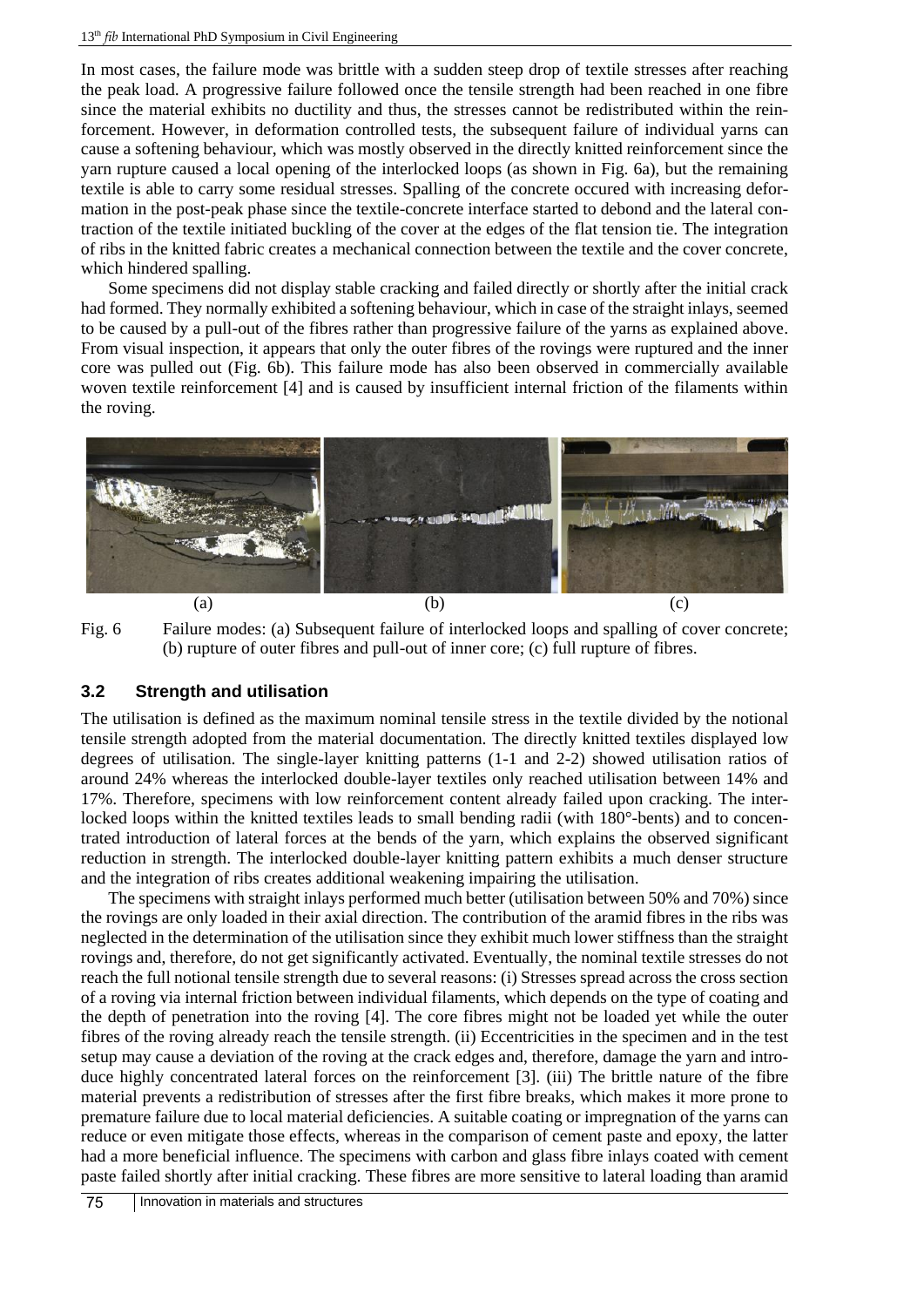and can be easily broken even by hand when sharply folded. However, their epoxy-coated counterparts showed much higher failure loads with clean rupture of all rovings (Fig. 6c). From visual inspection of the broken yarns, it seems that the epoxy penetrated better into the yarn due to its lower viscosity and smaller particles while the cement paste only covered a lesser depth but most of the core remained loose.

#### **3.3 Stiffness of reinforcement and tension stiffening in the composite behaviour**

The slopes of the load-deformation-curves in the hardening phase represent the stiffnesses of the textile reinforcement  $(E_{tc})$ , which were determined from linear regression and the mean of the two specimens per configuration (see green lines in Fig. 4 and Fig. 5). The directly knitted textile reinforcement displayed a much lower stiffness when compared to the notional material stiffness since most of the deformation is due to stretching (with concomitant lateral contraction) of the textile fabric as a whole rather than actual deformation of individual yarns. The interlocked double-layer knitting pattern exhibited a more flexible behaviour than the single layer fabrics (1-1 and 2-2) and the integration of ribs decreased stiffness even more.

The specimens with straight inlays showed much higher stiffness and the behaviour was dependent on the fibre material and the coating type. The aramid yarns with cement paste coating displayed a much lower stiffness when compared to the specimens with epoxy coating, which even exceeded the notional material stiffness from the material documentation (Table 1). The coated textile reinforcement acts as a composite (textile-coating) within a composite (reinforcement-concrete). Therefore, more investigations and separated tests on the rovings with and without coatings are currently carried out to assess the contribution of different components in the double-composite behaviour. The specimens with glass fibre rovings exhibited the same phenomenon whereas the carbon fibre inlays displayed a lower stiffness compared to the notional material stiffness.

In all specimens with a hardening phase, there was a distinct effect of tension stiffening. The interaction between reinforcement and concrete leads to a stress transfer between the two components and a shift of the load-deformation curve (Fig. 7). The Tension Chord Model [13], well established in conventionally reinforced concrete – assuming a constant bond shear stress as long as the reinforcement is elastic – can be adjusted to account for the different type of reinforcement and used for the assessment of the bond stresses following Eq. (2). The mean crack spacings in Eq. (2), and the crack widths used for validation, can be obtained by automated crack detection and measurement (ACDM) [14] using digital image correlation (DIC). These evaluations are currently in progress.

$$
\tau_b = \frac{2 \cdot \Delta \varepsilon \cdot a_t \cdot E_{tc}}{s_r} \tag{2}
$$





#### **4 Conclusions**

Results show that (i) in knitted textiles with high-strength fibrous materials, the ultimate strength of the rovings is significantly reduced due to the interlocked structure of the yarns and their vulnerability to lateral loading; (ii) the inclusion of straight rovings as inlays within the base fabric increases the utilisation of the fibres to an adequate level; (iii) glass and carbon fibres are considerably more brittle than